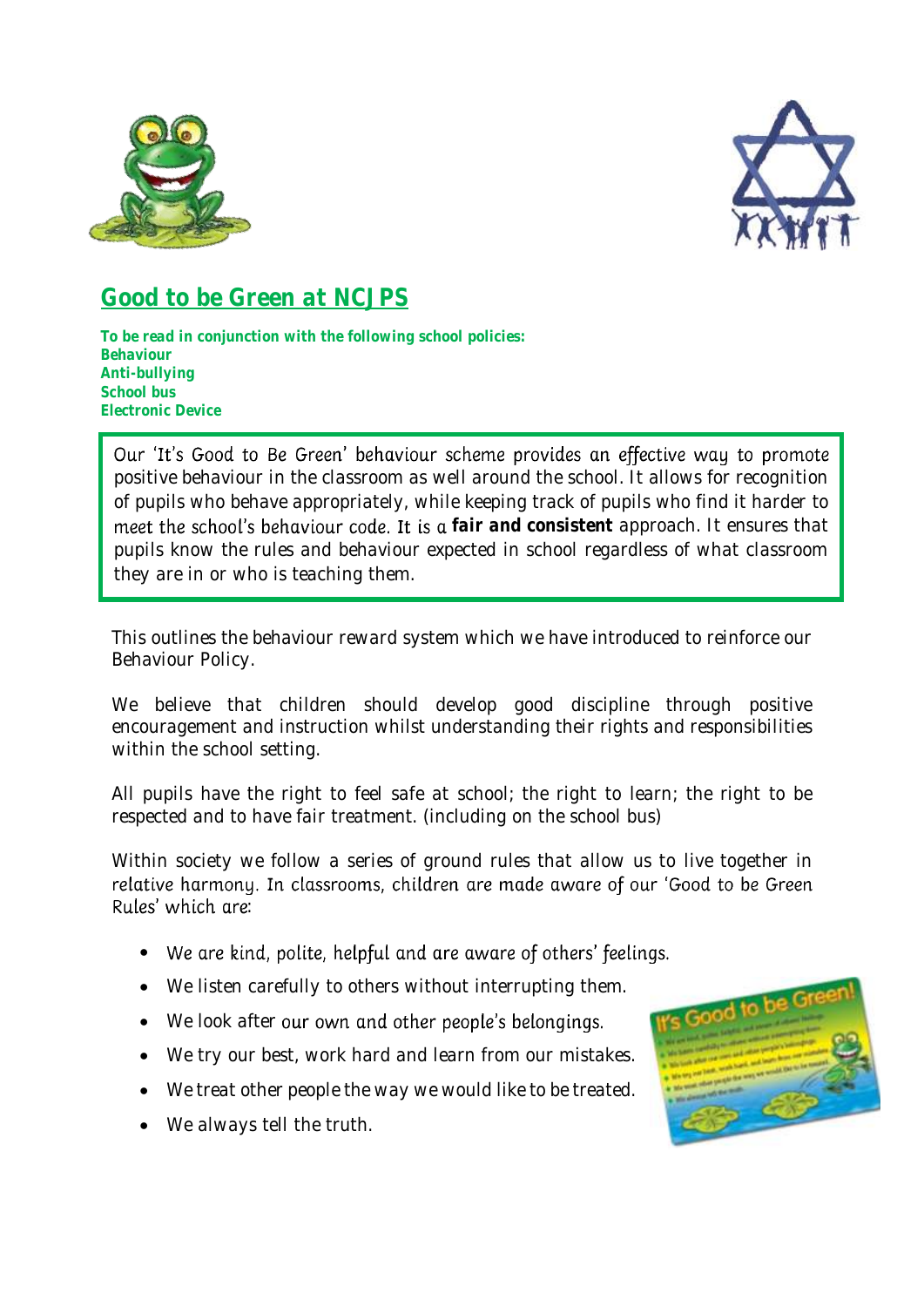These rules are written in a positive and fair way and are displayed in each classroom as well as other communal areas throughout the school. They are discussed regularly with the children and all behaviour is referred to them.

# **The Traffic Light System**

Every classroom has a Good to be Green pocket chart with children's names displayed. This is used as a visual stimulus to positively reinforce the 'Good to Be Green Rules'.

In the classroom, every pupil has four cards behind their name: Green, Blue (Stop 'n' Think), Yellow (Warning) and Red (Consequence).

The aim is to enable pupils to stay on the Green Card, or strive to receive a Gold Card (see below) by supporting them in following the school rules and RESPECT values. A Privilege Card will be awarded for outstanding work.

# **1) Green Card**

All children start each morning with a Green Card in their name pocket. The children will have the Green Card displayed in their name pockets because they want to follow the 'Good to be Green Rules' and they will associate it with a feeling of having done the right thing. Each afternoon session, children will start again on green even though they may have ended the morning on Yellow or Red  $Card - see below.$ 

# 2) Stop 'n' Think Card

Occasionally, children will need a reminder of the behaviour expectations. If a child forgets the rules, they will receive a Stop 'n' Think Card. This will provide them with an opportunity to reflect, consider and review their behaviour. This is equivalent to a verbal warning.

## **3) Yellow Warning Card**

If a child continues with poor behaviour, after receiving the Stop 'n' Think Card, they will receive a Yellow 'Warning' Card and a consequence  $-$  see table below. The child will be referred back to the rules and they will be reminded of their expectations. **Every child has the opportunity to change**  their **behaviour and turn the 'warning' card back to Green**, during the **morning or afternoon session**. If a child receives a Yellow Card and redeems his/her behaviour, they still face the consequence.

## **4) Red Consequence Card**

For most children the prospect of being moved onto the Red Consequence Card, is enough to encourage them to behave appropriately. However, if













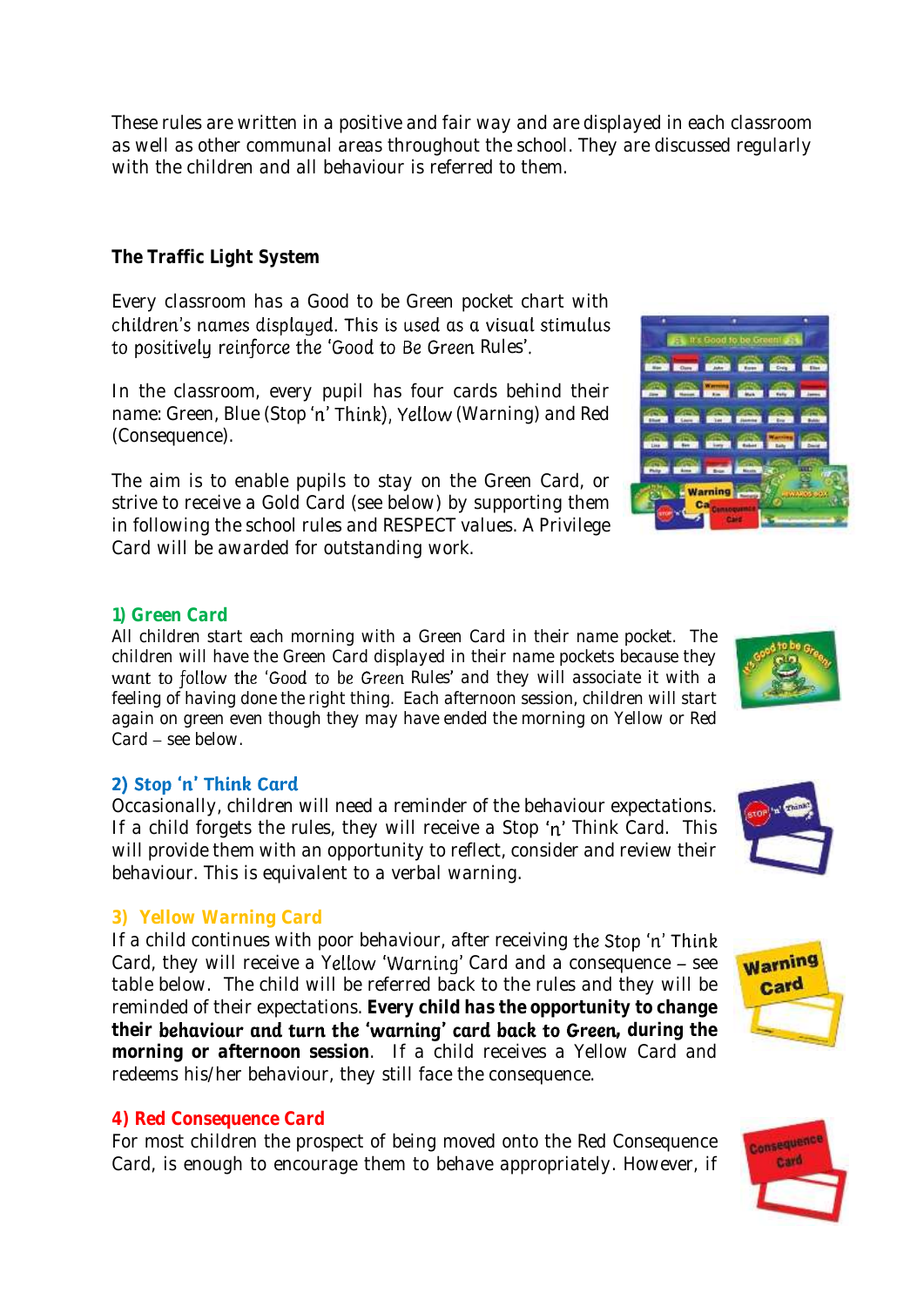necessary, when a child continues not to follow the rules and poor behaviour persists, they will be issued with a Red Consequence Card  $-$  see the table below.

There will be rare occasions where a child's behaviour will take them straight to Red. These are:

- Physically harming another person WITH INTENT
- Stealing
- Damaging property WITH INTENT
- Racial / homophobic / biphobic and transphobic abuse and any forms of bulling
- Verbal abuse including about appearance
- Inappropriate sexual behaviours.
- Blatant lying
- Swearing at an adult

An instant Red Card will not be issued until the adult has discussed the incident with the child/ren and clarified the situation carefully. If necessary, Teaching Assistants or Midday Supervisors will bring the child to the Class Teacher to clarify the situation before issuing the Red Card.

Class teachers will record the cards that pupils are given on a weekly log and will note the reasons for the issuing of Yellow or Red Cards. This will help teachers to record and reward those pupils that stay on green. It will also help them to identify any patterns where pupils are not keeping to the rules and help to develop further strategies to support the child in making the correct choices. This information will be collated at the end of each week and analysed by the SLT (Senior Leadership Team).

If a Yellow Card is issued at lunchtime, the Midday Supervisor will be informed and will make the decision regarding the consequence. Red Cards issued at lunchtime will be discussed with the class teacher.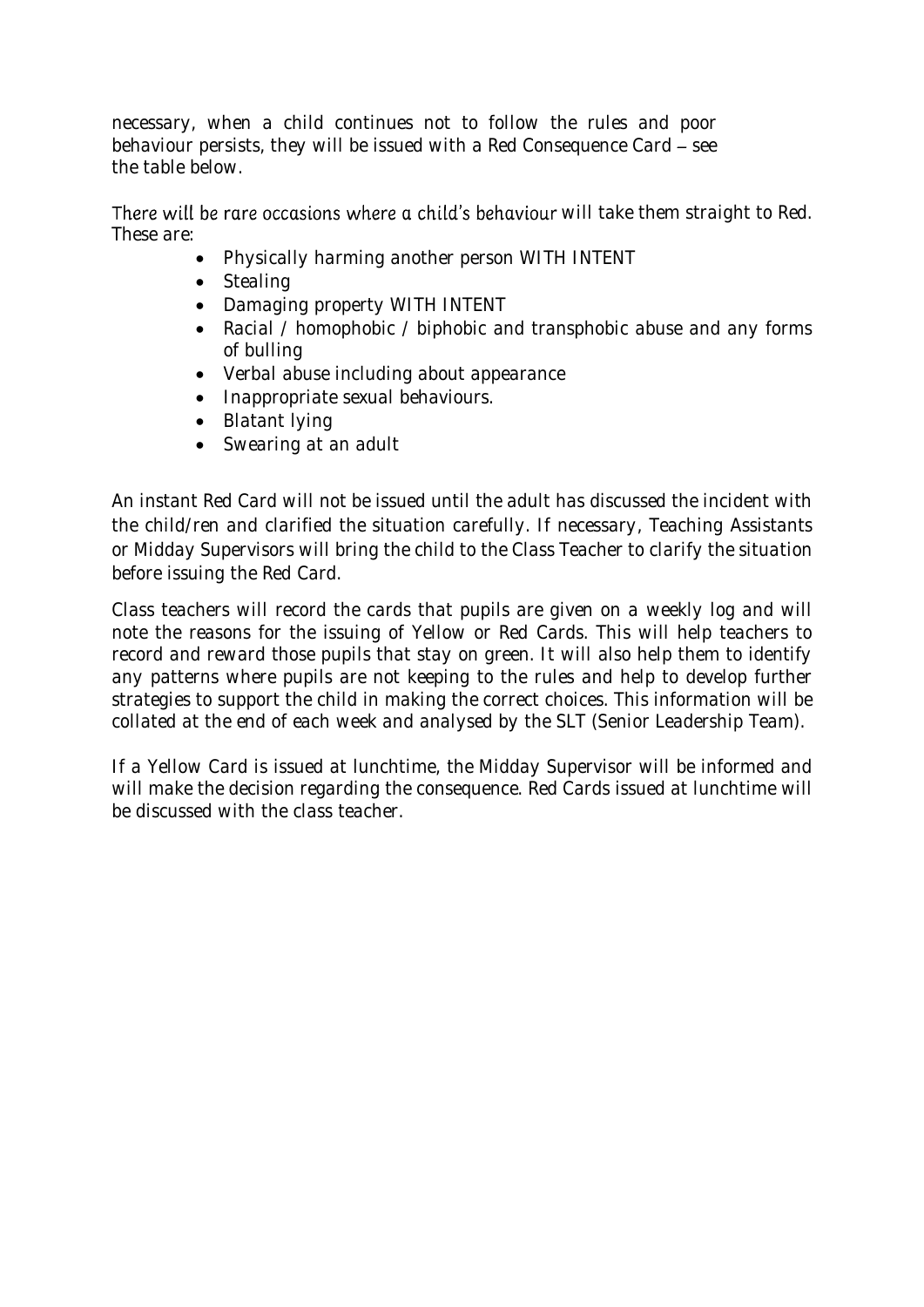**Good to be Green Stages** 

| <b>Desired Behaviour</b>                                                                                                                                                                                                                                                                                                                                                       | Possible Reward                                                                                                                                                                                                                                                                                                                                                |
|--------------------------------------------------------------------------------------------------------------------------------------------------------------------------------------------------------------------------------------------------------------------------------------------------------------------------------------------------------------------------------|----------------------------------------------------------------------------------------------------------------------------------------------------------------------------------------------------------------------------------------------------------------------------------------------------------------------------------------------------------------|
| Demonstrating one or more the school<br><b>RESPECT Values</b><br><b>Undertaking Random Acts of Kindness</b><br>Following the Good to be Green Rules<br>Good work<br>Good manners<br>Showing kindness<br>Being honest<br>Trying your best at all times<br>Politeness<br>Following instructions<br>Helping others<br>Being a team player<br>Going the extra mile<br>Working hard | Verbal praise<br>Email to parents<br><b>Stickers</b><br>Star of the week<br>Good behaviour awards<br>End of half term activities<br>Praise note sent home<br><b>Gold Card</b><br>Privilege Card<br>Tokens for raffle                                                                                                                                           |
| Undesirable Behaviour                                                                                                                                                                                                                                                                                                                                                          | Possible Consequences (Yellow card)                                                                                                                                                                                                                                                                                                                            |
| Not following instructions, the first time<br>of asking<br>Being disruptive<br>Not on task<br>Continued time wasting<br>Not listening<br>Calling out<br>Poor work<br>Not trying their best<br>Refusing to work<br>Unkindness to others<br><b>Bad manners</b><br>Running in the corridors<br>Being inside the building at break without<br>permission                           | Miss 5-10 minutes break time<br>Moved to another table<br>Time out in a different classroom<br>Work on your own<br>Complete work at break / lunch<br>Letter of apology - signed by parent<br>Miss several minutes of Golden/ Green Time<br>Sent to room to reflect on their behaviour with<br>a Deputy Headteacher                                             |
| Unacceptable Behaviour                                                                                                                                                                                                                                                                                                                                                         | Possible Consequences (Red Card)                                                                                                                                                                                                                                                                                                                               |
| Continually refusing to follow<br>adult instructions<br>Constant disruption of lessons<br>Acts of violence against others<br>Racial abuse<br>Not telling the truth<br>Using bad language<br>Physical/verbal abuse towards anyone,<br>including name calling and comments on<br>appearance and spitting<br>Intimidation and goading                                             | Parents informed (Always)<br>Moved to another class<br>Loss of playtime or lunchtime for set time period<br>Catching up on missed work during own time<br>Sent to DHT or HT<br>Not allowed to go to clubs or on visits<br>School based community service or a tidying<br>task-picking up litter on school grounds<br>tidying a classroom; helping clear up the |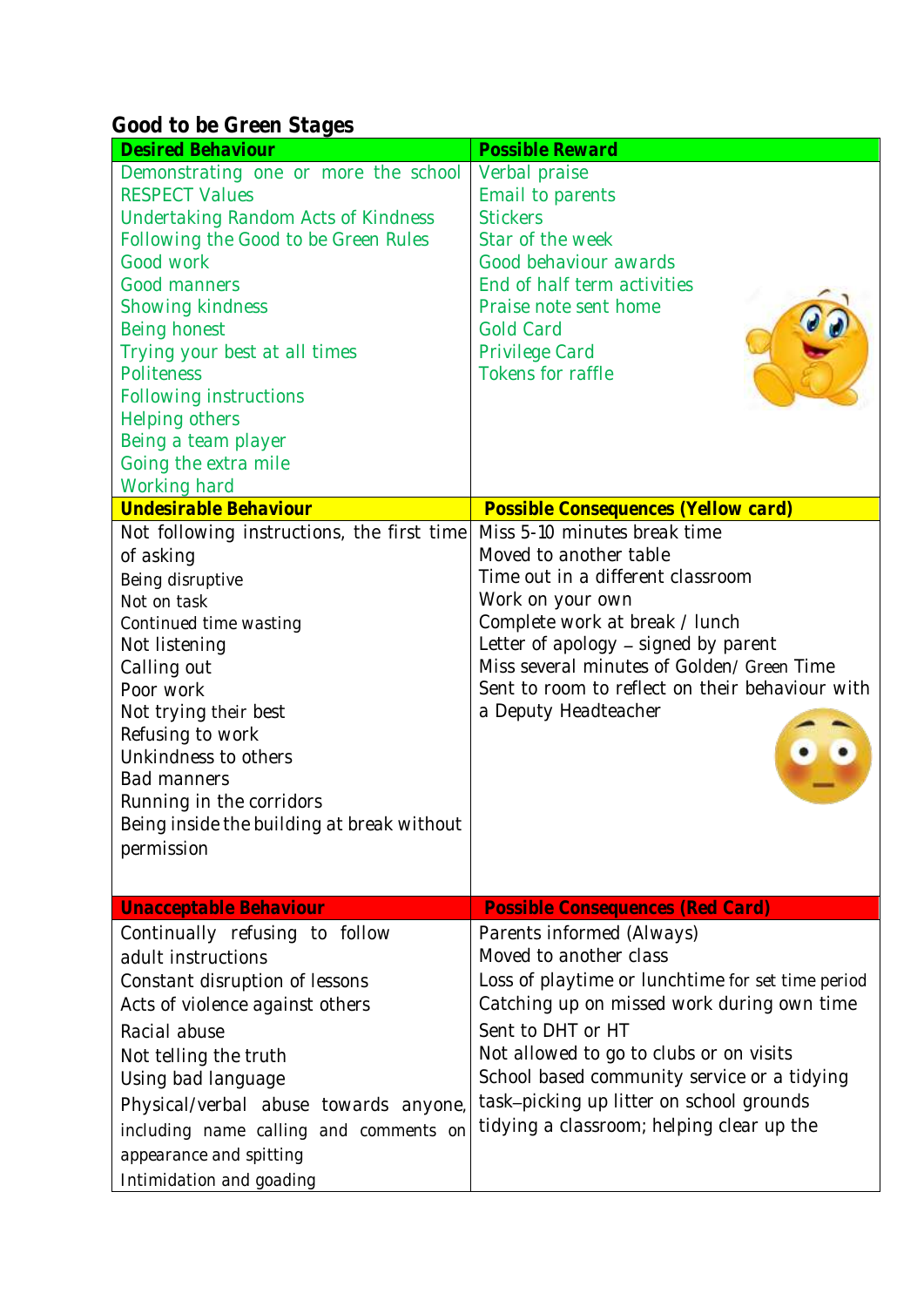| Walking out of lessons or away when           | dining hall after meal times; or removing   |
|-----------------------------------------------|---------------------------------------------|
| being spoken to                               | graffiti.                                   |
| All forms of bullying                         | Being placed "on report" for behaviour      |
| Damage with intent                            | monitoring. Ineligibility for team cantain/ |
| Any behaviour that puts the health and safety | other positions of responsibilitie          |
| of any member of staff at risk                | Reduced timetable                           |
| Drug and alcohol related incidents            | Internal exclusion                          |
|                                               |                                             |
|                                               | Fixed term exclusion                        |
|                                               | Permanent exclusion                         |
|                                               |                                             |

Children's individual needs (including SEN/EAL/Disadvantaged etc.), will ALWAYS be considered before deciding on a consequence.

We will also ensure that any decision takes into account the Equality Act 2020.

If a child receives three Yellow Cards in one week, this will be exchanged for a Red Card and subject to the above consequences.

## **Rewarding Good Behaviour**

At NCJPS we feel it is important to reward the children who consistently behave responsibly. We would also like to work in partnership with parents to help develop consistently good behaviour at school and at home.

## Good to be Gold Cards - showcasing our RESPECT values

Children who demonstrate one or more of our seven RESPECT Values will be issued with a Gold Card, which will be displayed on the class pocket chart for one day. They will also receive five raffle tickets and be entered into the weekly prize draw. (See below for details of our Celebration Assembly).



## **Our seven RESEPCT values are:**



Е

Œ







best

C



I can do it

I know how I understand you feel.

I believe in that

I will do my

with everyone

I will share

I will work together with others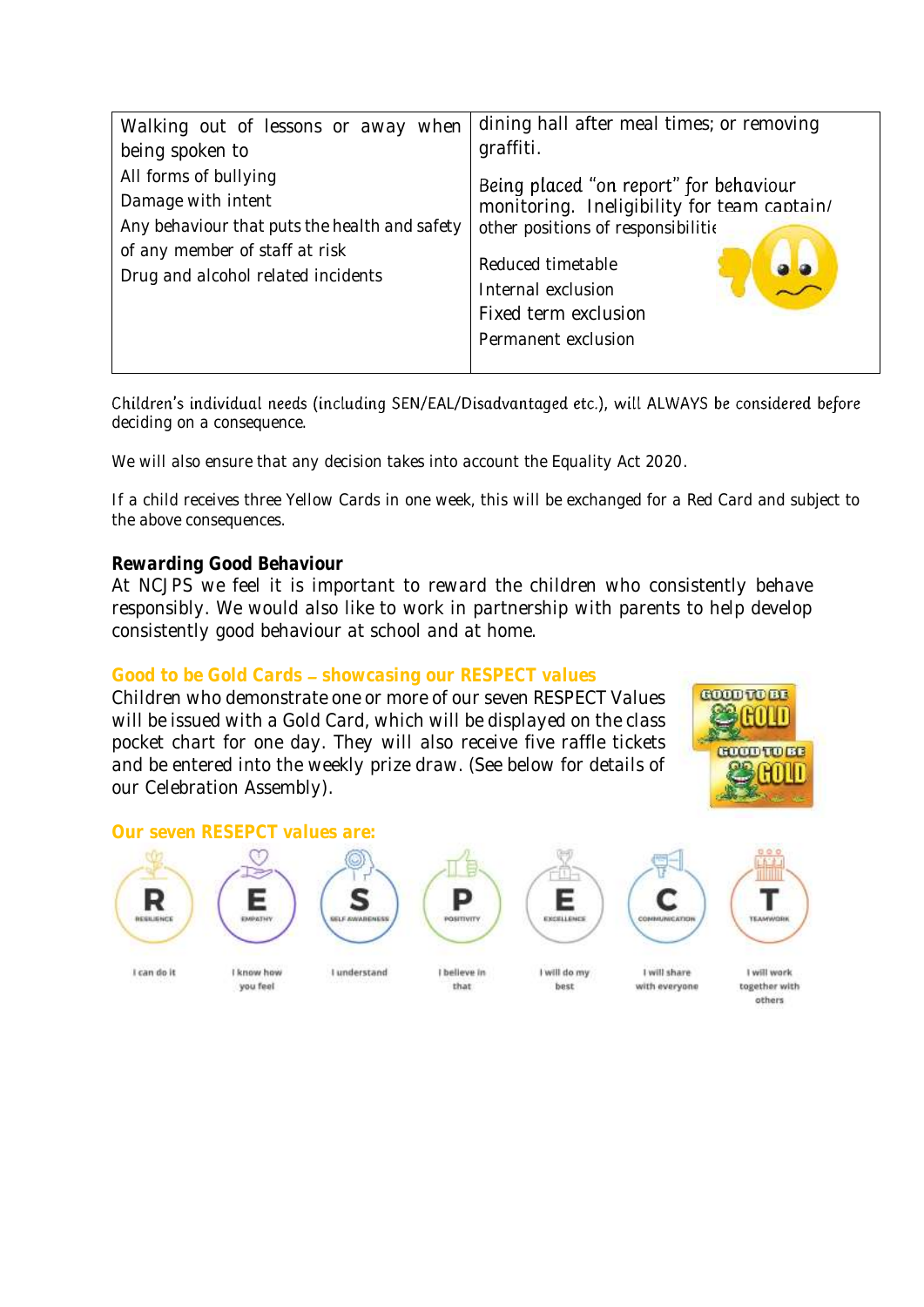Privilege Cards - for exemplary work.

When children produce exemplary pieces of work they will be issued with a Privilege Card and can choose a reward from the list below.



**Green all week**

Every Monday each class will decide on a treat for those children who stay on Green all week. This could be: Golden Time, extra break, game of rounders, iPad time or an ice pop. This treat will happen on a Friday. Good to be Green / Golden time may be reduced during 'Early Closing'.

## **Sanctions**

Any child who has received a Yellow Card will miss 5-10 minutes of the activity. Any child who has received a Red Card will miss out on the activity and will have reflection time in another classroom or with senior member of staff. In EYFS and KS1 children will miss 10 minutes of Golden Time if they have received a Red Card during the week.

## **Half-term Reward**

Children will take part in the Good to be Green Celebration Day if they have demonstrated **consistently** good behaviour throughout the half term and have stayed on Green for 90% of the time. In partnership with the class teacher, these children will be able to choose from a variety of activities, such as: watching a movie, disco or having a pyjama day. **The children will be involved in deciding what activities they would like as a reward.**